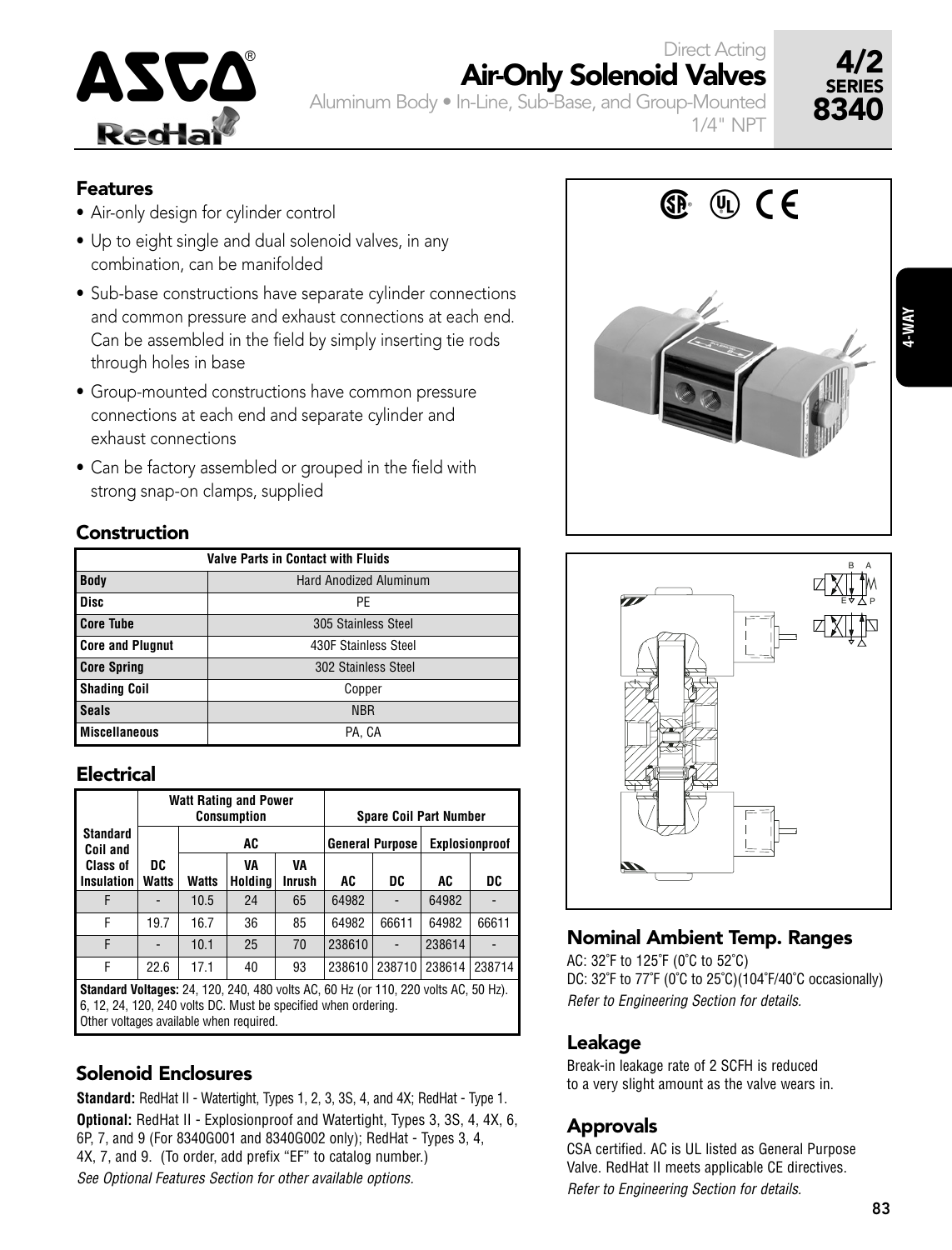

# Specifications (English units)

|                                                                                                                                               |                                                               |                       | <b>Operating Pressure</b> | Differential (psi)   | <b>Max. Fluid</b> |                 |                       | <b>Watt Rating/</b>                       |        |
|-----------------------------------------------------------------------------------------------------------------------------------------------|---------------------------------------------------------------|-----------------------|---------------------------|----------------------|-------------------|-----------------|-----------------------|-------------------------------------------|--------|
| Pipe                                                                                                                                          | Orifice                                                       |                       | Max. AC                   | Max. DC              | Temp. °F          |                 | <b>Aluminum Body</b>  | <b>Class of Coil</b><br><b>Insulation</b> |        |
| Size<br>(in)                                                                                                                                  | Size<br>(in)                                                  | <b>Flow</b><br>Factor | Air-Inert Gas             | <b>Air-Inert Gas</b> | AC                | DC              | <b>Catalog Number</b> | AC                                        | DC     |
|                                                                                                                                               | <b>SINGLE VALVE CONSTRUCTION - Single Solenoid</b>            |                       |                           |                      |                   |                 |                       |                                           |        |
| 1/4                                                                                                                                           | 5/64                                                          | .10                   | 150                       | 100                  | 104               | 95              | 8340G001              | 17.1/F                                    | 22.6/F |
|                                                                                                                                               | <b>SINGLE VALVE CONSTRUCTION - Dual Solenoid</b>              |                       |                           |                      |                   |                 |                       |                                           |        |
| 1/4                                                                                                                                           | 5/64                                                          | .10                   | 150                       | 100                  | 104               | 95              | 8340G002              | 10.1/F                                    | 22.6/F |
|                                                                                                                                               | <b>Single Solenoid</b><br><b>GROUP MOUNTED CONSTRUCTION -</b> |                       |                           |                      |                   |                 |                       |                                           |        |
| 1/4                                                                                                                                           | 5/64                                                          | .10                   | 150                       | 100                  | 104               | 95              | 8340A003              | 16.7/F                                    | 19.7/F |
| <b>GROUP MOUNTED CONSTRUCTION - Dual Solenoid</b>                                                                                             |                                                               |                       |                           |                      |                   |                 |                       |                                           |        |
| 1/4                                                                                                                                           | 5/64                                                          | .10                   | 150                       | 100                  | 104 <sup>1</sup>  | 95 <sup>1</sup> | 8340A008              | 10.5/F                                    | 19.7/F |
| <b>SUB-BASE MOUNTED CONSTRUCTION - Single Solenoid</b>                                                                                        |                                                               |                       |                           |                      |                   |                 |                       |                                           |        |
| 1/4                                                                                                                                           | 5/64                                                          | .08                   | 150                       | 100                  | 104               | 95              | 8340A004              | 16.7/F                                    | 19.7/F |
| <b>SUB-BASE MOUNTED CONSTRUCTION - Dual Solenoid</b>                                                                                          |                                                               |                       |                           |                      |                   |                 |                       |                                           |        |
| 1/4                                                                                                                                           | 5/64                                                          | .08                   | 150                       | 100                  | 104 <sup>1</sup>  | 95 <sub>1</sub> | 8340A005              | 10.5/F                                    | 19.7/F |
| $\Phi$ Rating shown for individual mounted valves; when group mounted, maximum UL allowable fluid and ambient temperature is 86 $^{\circ}$ F. |                                                               |                       |                           |                      |                   |                 |                       |                                           |        |

# Specifications (Metric units)

|                                                                                                                                     |                                                   |                        | <b>Operating Pressure</b><br>Differential (bar) |                      |                               |                 |                       | <b>Watt Rating/</b>                       |        |
|-------------------------------------------------------------------------------------------------------------------------------------|---------------------------------------------------|------------------------|-------------------------------------------------|----------------------|-------------------------------|-----------------|-----------------------|-------------------------------------------|--------|
| Pipe                                                                                                                                | Orifice                                           |                        | Max. AC                                         | Max. DC              | <b>Max. Fluid</b><br>Temp. °C |                 | <b>Aluminum Body</b>  | <b>Class of Coil</b><br><b>Insulation</b> |        |
| <b>Size</b><br>(in)                                                                                                                 | Size<br>(mm)                                      | Factor<br>$(m^3/h)$    | Air-Inert Gas                                   | <b>Air-Inert Gas</b> | AC                            | DC              | <b>Catalog Number</b> | AC                                        | DC     |
| <b>SINGLE VALVE CONSTRUCTION</b>                                                                                                    |                                                   | <b>Single Solenoid</b> |                                                 |                      |                               |                 |                       |                                           |        |
| 1/4                                                                                                                                 | 2.0                                               | .09                    | 10                                              | 7                    | 40                            | 35              | 8340G001              | 17.1/F                                    | 22.6/F |
|                                                                                                                                     | SINGLE VALVE CONSTRUCTION - Dual Solenoid         |                        |                                                 |                      |                               |                 |                       |                                           |        |
| 1/4                                                                                                                                 | 2.0                                               | .09                    | 10                                              | 7                    | 40                            | 35              | 8340G002              | 10.1/F                                    | 22.6/F |
| <b>GROUP MOUNTED CONSTRUCTION - Single Solenoid</b>                                                                                 |                                                   |                        |                                                 |                      |                               |                 |                       |                                           |        |
| 1/4                                                                                                                                 | 2.0                                               | .09                    | 10                                              | $\overline{7}$       | 40                            | 35              | 8340A003              | 16.7/F                                    | 19.7/F |
|                                                                                                                                     | <b>GROUP MOUNTED CONSTRUCTION - Dual Solenoid</b> |                        |                                                 |                      |                               |                 |                       |                                           |        |
| 1/4                                                                                                                                 | 2.0                                               | .09                    | 10                                              | 7                    | 40 <sup>O</sup>               | 35 <sup>①</sup> | 8340A008              | 10.5/F                                    | 19.7/F |
| <b>SUB-BASE MOUNTED CONSTRUCTION - Single Solenoid</b>                                                                              |                                                   |                        |                                                 |                      |                               |                 |                       |                                           |        |
| 1/4                                                                                                                                 | 2.0                                               | .07                    | 10                                              | 7                    | 40                            | 35              | 8340A004              | 16.7/F                                    | 19.7/F |
| <b>SUB-BASE MOUNTED CONSTRUCTION - Dual Solenoid</b>                                                                                |                                                   |                        |                                                 |                      |                               |                 |                       |                                           |        |
| 1/4                                                                                                                                 | 2.0                                               | .07                    | 10                                              | $\overline{7}$       | 40 <sup>O</sup>               | 35 <sub>①</sub> | 8340A005              | 10.5/F                                    | 19.7/F |
| $\circ$ Rating shown for individual mounted valves; when group mounted, maximum UL allowable fluid and ambient temperature is 30°C. |                                                   |                        |                                                 |                      |                               |                 |                       |                                           |        |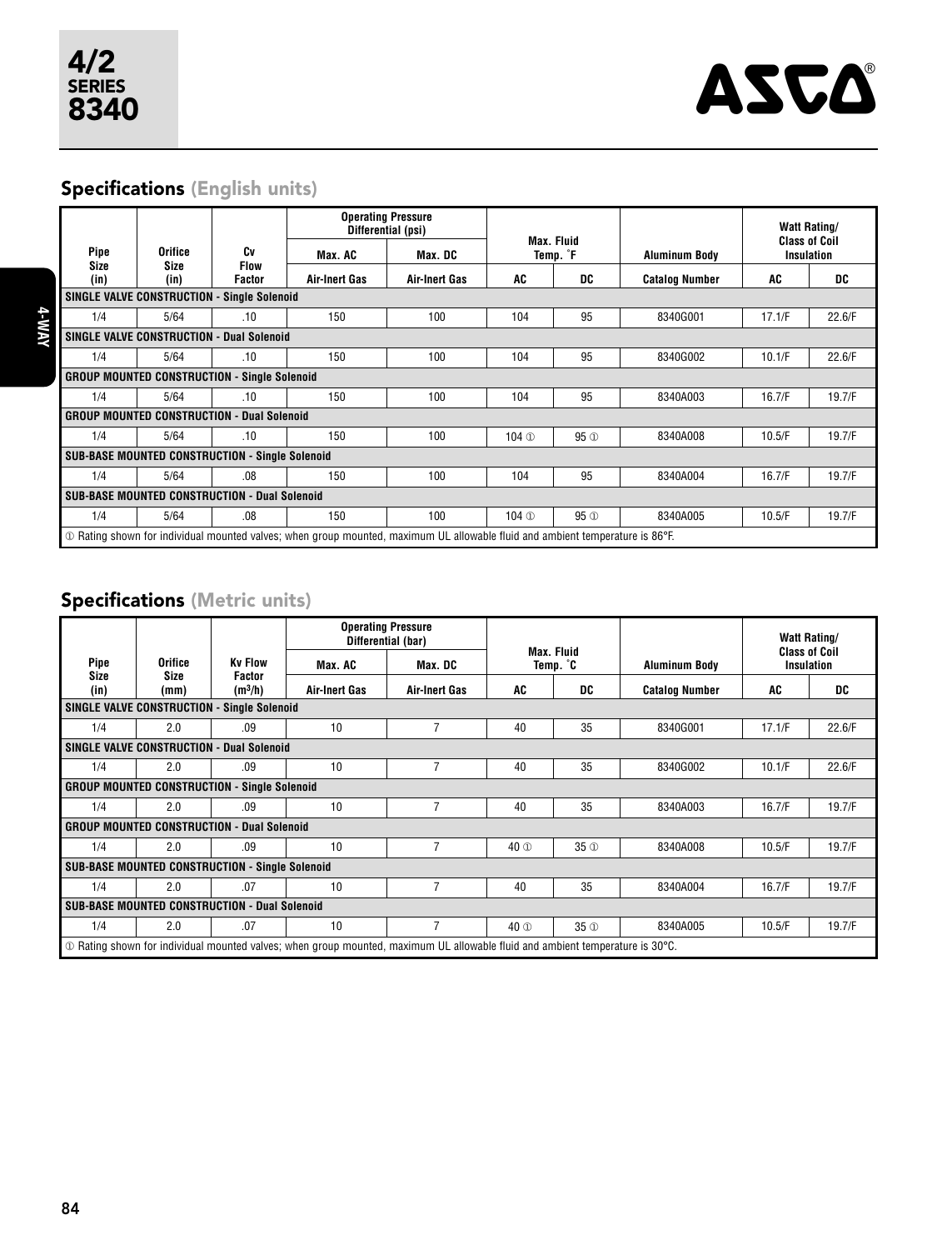# $\mathbf{ASCA}$  and  $\mathbf{ASCA}$

SERIES

# Dimensions: inches (mm)